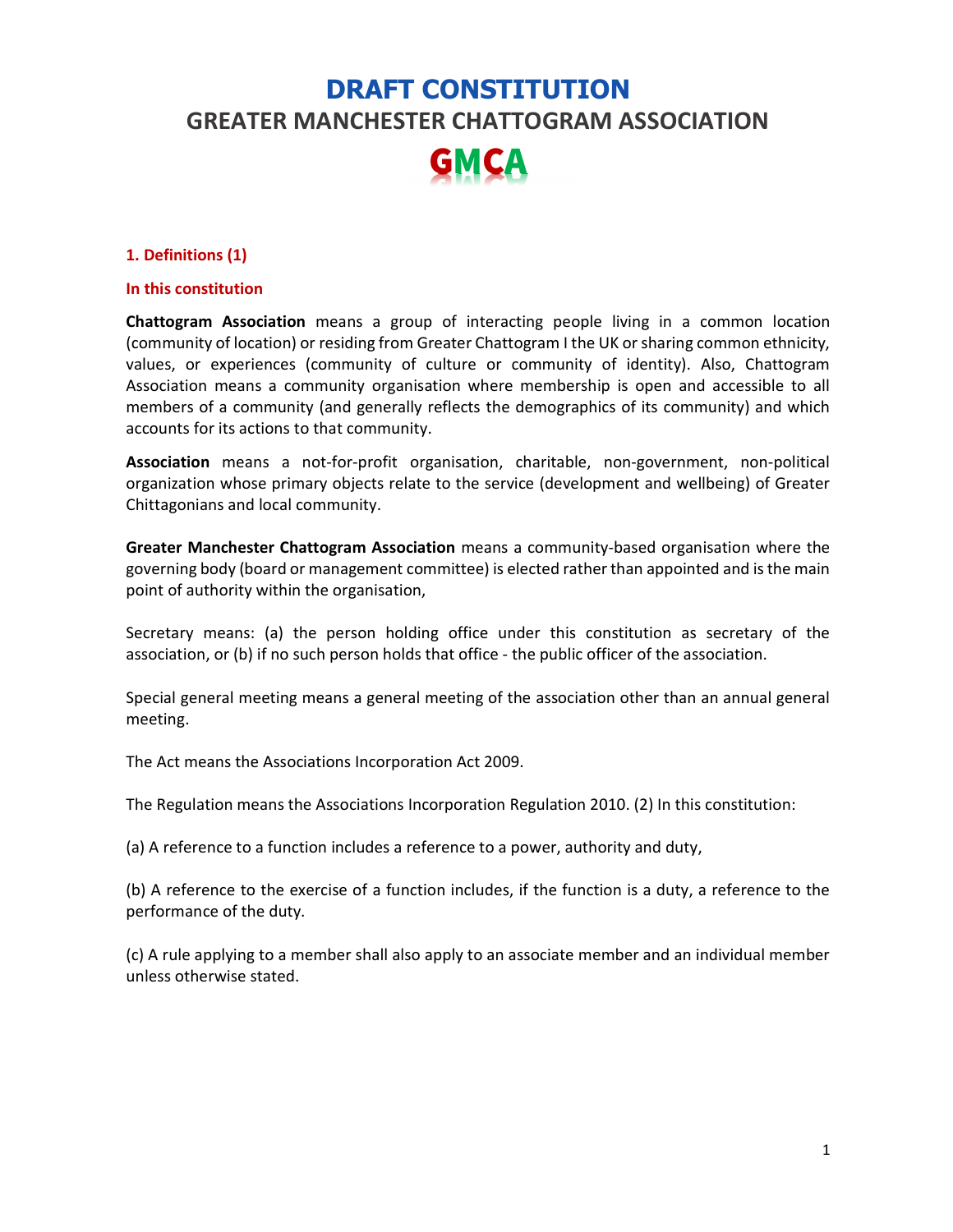## 2. Name

The name of the Association shall be Greater Manchester Chattogram Association Incorporated, hereafter referred to as 'GMCA'.

### 3. Nature of the Association:

The Greater Manchester Chattogram Association shall be a charitable, social, non-government, nonpolitical association working for the welfare of the Greater Chittagong in Bangladesh and for the benefit of member of public who are from Greater Chittagong residing in UK without any discriminations of casts, class, creed, culture, sect, religion, and community discrimination as well as local community in the UK.

## 4. Aims/Objectives

Greater Manchester Chattogram Association (GMCA) is established.

- 4.1 To promote the benefit without distinction of age, sex, race, political, religious or other opinion by associating the statutory authorities, voluntary organization and other social organization in a common effort to advance education, and to provide facilities in the interests of social welfare.
- 4.2 To encourage and work towards education, social and economic development of greater Chittagong.
- 4.3 To provide or secure the provision of social services, educational and recreational facilities, and practical assistance for elderly and disabled people within the area of benefit.
- 4.4 To purpose is to prevent social exclusion and promote social inclusion and community strengthening through supporting, developing, and promoting own Christy and culture and work on poverty elevation programme.
- 4.5 To work towards betterment of people in the field of addictions and disabilities.
- 4.6. To work towards women's development, protection of women's rights in the shape of providing legal, social, monetary help and assistance.
- 4.7 To construct infrastructure including fresh drinking water and energy resources in Chittagong/Bangladesh and in UK.
- 4.8 To encourage the sharing and development of talents, to learn new skills and provide training for the people of Greater Chittagong in Bangladesh and in UK.
- 4.9 To meet regularly for creative and social activities at a place accessible to all members. Also invite external artists and other creative people to develop the skills of members and to promote.
- 4.10 Recruit and train volunteers with relevant skills to carry out the objects of the association.
- 4.11 Promote and organize co-operation in the achievement of the above objects and to the end to work in association with local authorities and voluntary organizations engaged in the furtherance of the above objects in benefits.
- 4.12 To establish or to secure the establishment of an Association centre (herein after called the GMCA Centre) and to maintain it and to manage to co-operate with any local statutory authority in the maintenance and management of such a centre for activities promoted by GMCA and its constituent bodies in furtherance of above objects.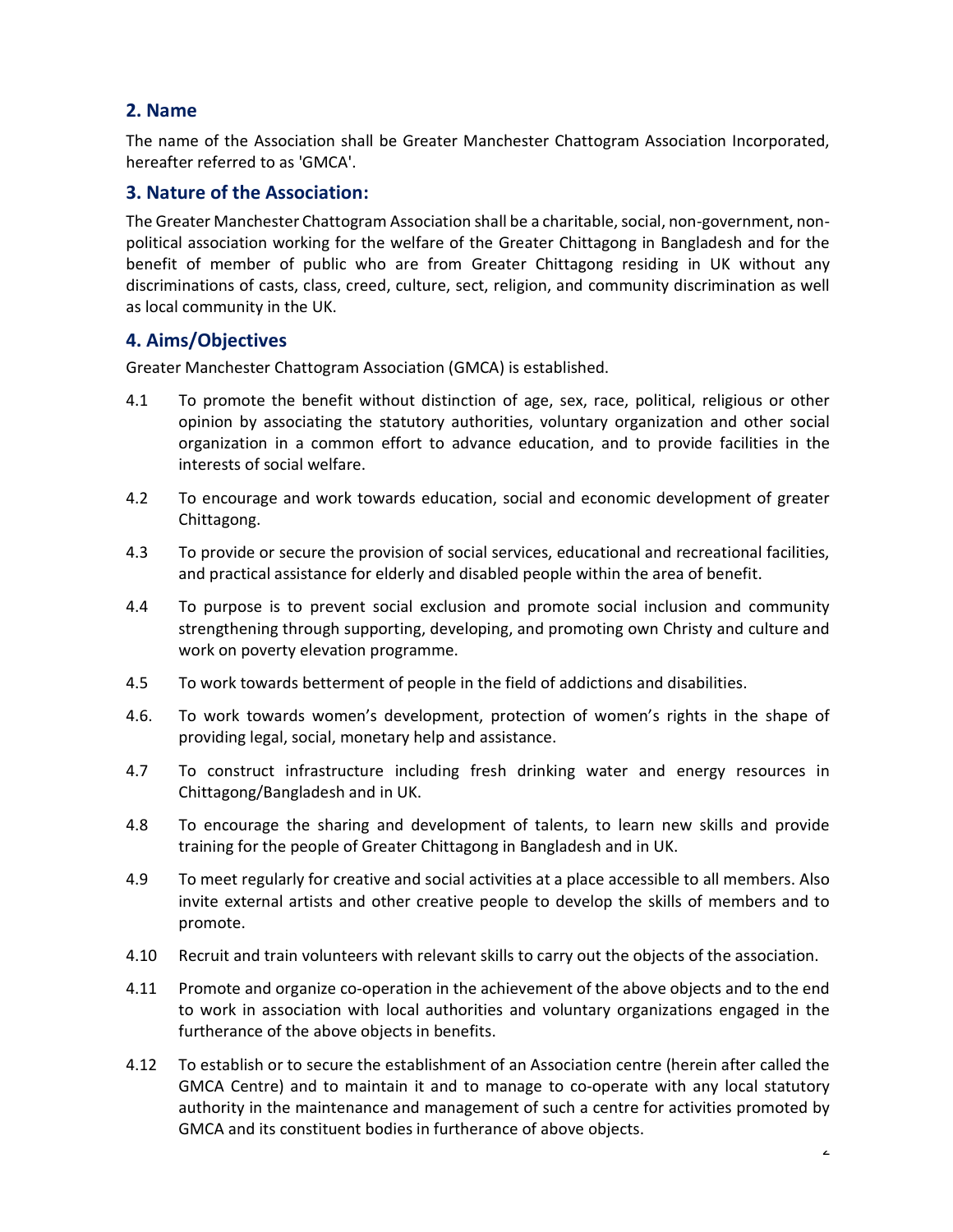4.13 Do all such other lawful things as may be necessary for the attainment of the above objects or any of them.

## 5. Powers

To further these aims the committee shall have power to:

- 5.1 Obtain, collect, and receive money or funds by way of contributions, donations, grants, and any other lawful method towards the aims of the Association and may not engage in any form of trading.
- 5.2 Associate local authorities, voluntary organisations and the residents of Greater Chittagong and local residents of Greater Manchester in a common effort to carry out the aims of the Association.
- 5.3 Do all such lawful things as will further the aims of the GMCA.

## 6. Office of the Association

The office of the Association is \_\_\_\_\_\_\_\_\_\_\_\_\_\_\_\_\_\_\_\_\_\_\_\_\_\_\_\_\_\_\_\_\_\_\_\_\_\_\_\_\_.

## 7. Membership and Fees

The Executive committee shall fix the rate of annual subscription appropriate to each category of membership. The Management/Executive Committee shall have the power to approve or reject applications for membership or to terminate the membership of any member provided that the member shall have the right to be heard by the committee before a final decision is made. There are four membership (Executive, General, Youth, Life time & Founding member) categories within the Association.

#### 7.1 General Member

- a. Must be 18 years of age or above with sound mind
- b. Yearly subscription fees payable GBP 60.00 or Monthly GBP 5.00 (Non-Refundable).
- c. Must be related to Greater Chittagong by way of birth, brought up, employment, education and marriage.
- d. General member shall have the right to vote/eligible voting right after successfully completion of his/her membership with GMCA.

#### 7.2 Youth Member

- a. Must be between 13-17 years of age or above with sound mind
- b. No subscription fees.
- c. Must be related to Greater Chittagong by way of birth, brought up, employment, and education.
- d. A youth member shall have no voting rights.

#### 7.3 Life Members

A person who fulfils the requirement as laid down in section 7.1 and desire to become a life member shall apply on prescribed form of the Association. The Executive Committee shall have powers to accept or reject such application. A person shall become the life member of the GMCA with paying one off subscription fee of GBP 500.00 (Non-Refundable). Lifetime members also shall have the right to vote.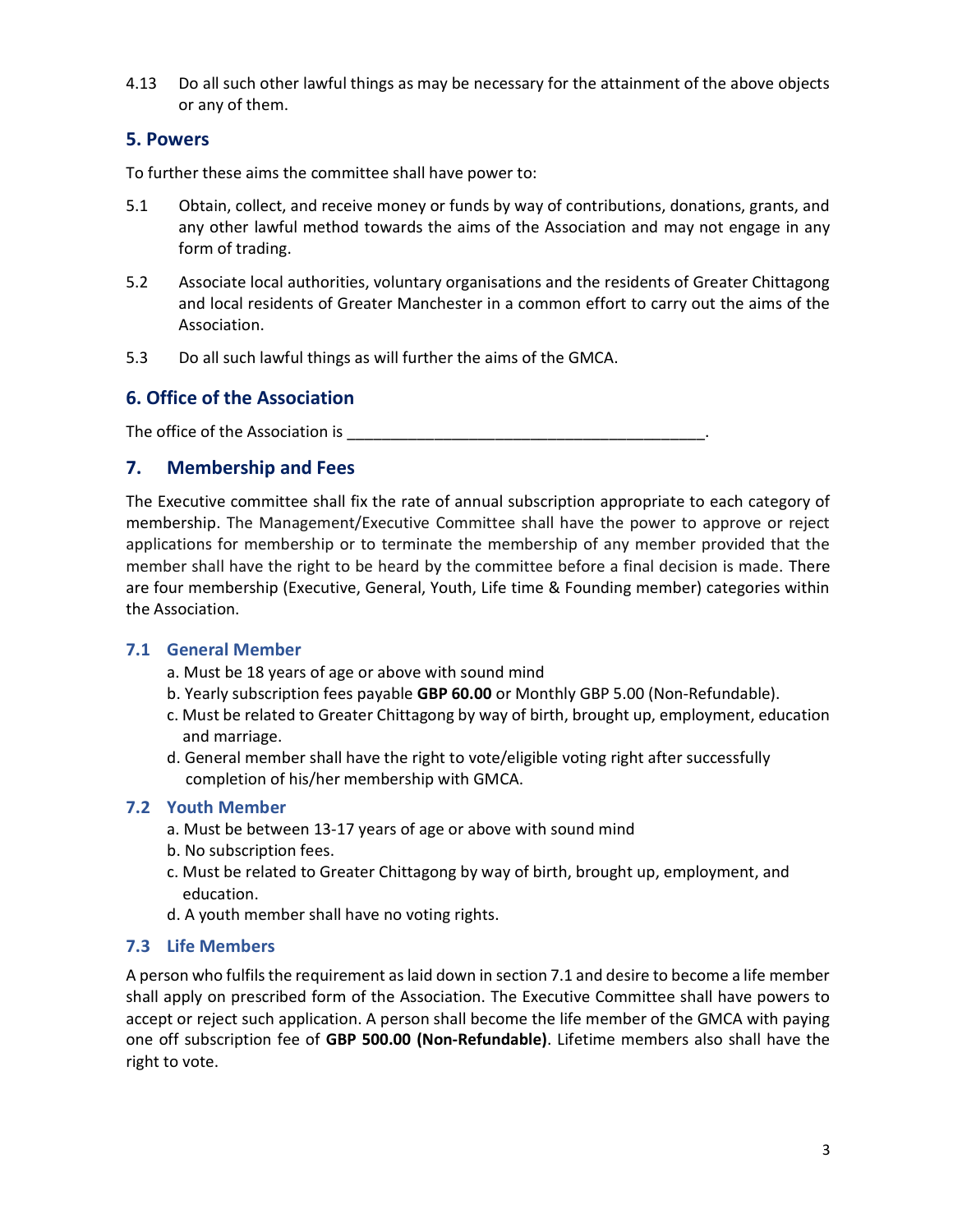#### 7.4 Founding Members

- 7.4.1 A member of an Association who involved in, or whose membership commenced with the Association's foundation since its first meeting.
- 7.4.2 A founding member will be treated as a regular member, but he/she will have the access to the EC meetings and will have the rights to say and cast vote in any meeting.
- 7.4.3 All founding members and their families will be treated with due respect no less than a life member.
- 7.4.4 All founding members should be invited to attend in all EC, AGM and all events of the group.
- 7.4.5 Founding member may lose his rights to attend all or any meeting/s due to any activity against the Association's interest but still he/she remain as a founding member.

## 8. Rejection, suspension, Cancellation & Registration of Membership

- 8.1 Well-wishers anywhere or persons who, in the opinion of the EC, have special knowledge or experience to offer to the Association; such members shall be called Associate members and shall [have] [not have] the right to vote at meetings of the association.
- 8.2 Person whose application for membership is rejected by the EC, the person can apply again after lapse of three calendar months. All membership in the association will be given by EC through simple majority in a quorum of the EC.
- 8.3 Members who have not cleared dues shall have no right to Vote.
- 8.4 Membership may be terminated if a member is 60 days or more late in subscription payment. The association will issue notice to defaulter prior to the due date.
- 8.5 A member who fail to attend 03 (three) consecutive meetings without prior intimation or justification shall cease to be a member of EC but will remain a general member. Also If any member fail to attend 05 (Five) consecutive meeting without prior intimation or justification shall cease to be a member of EC but also terminate from Association.
- 8.6 Any member may on his own accord terminate his/her membership by sending his resignation to Secretary. The EC may accept his/her resignation provided all the outstanding due are cleared to the satisfaction of the EC.
- 8.7 Use of any abusive or harassing words or behaviour against any member by another member within the meeting will be treated as gross misconduct & disciplinary concern. Member must not behave irritatingly or aggressively in the meeting which can cause another member to be disappointed or discouraged for the Association In the event that a member's conduct is deemed injuries to the Association, then either on the recommendation of the Chairman or The EC may on its own, initiate action against such a member which may result in the termination of membership subject to the version (vote of no confidence).
- 8.8 The use of any abusive or harassing words or behaviour against any member by another member outside the meeting will be treated as a disciplinary concern. Members must not behave irritatingly or aggressively outside the meeting as that can cause another member to be disappointed or discouraged for the Association. In the event that a member's conduct is deemed injurious to the Association consecutively then either on the recommendation of the Chairman or The EC may on its own, initiate disciplinary action against such a member which may result in the termination of membership subject to  $01<sup>st</sup>$ ,  $02<sup>nd</sup>$  &  $3<sup>rd</sup>$  disciplinary action.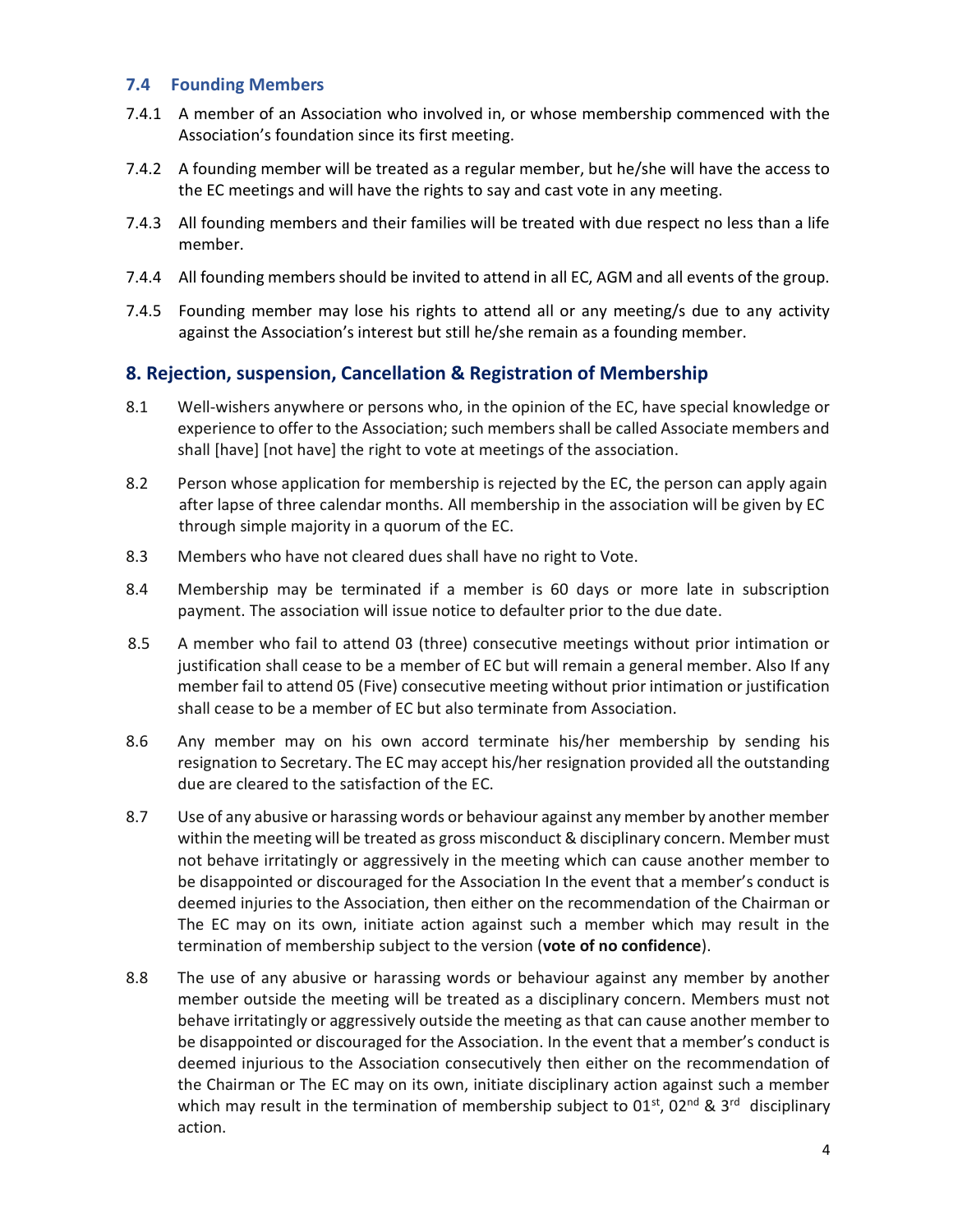8.9 The use of any abusive or harassing words or comments in GMCA social media platforms (WhatsApp & Facebook) on any occasion will be treated as disciplinary concern. Members must refrain from such abusive or harassing words or comments which can damage and cause another member to be disappointed or discouraged for the Association. In the event that a member's conduct is deemed injurious to the Association consecutively then either on the recommendation of the Chairman or The EC may on its own, initiate disciplinary action against such a member which may result in the termination of membership subject to  $01<sup>st</sup>$ ,  $02<sup>nd</sup>$  &  $3<sup>rd</sup>$  disciplinary action.

## 9. Executive Committee/Management Committee:

## 9.1 Terms of the Office.

Terms of the new MC shall be for a period of 02 (Two) years for all office secretary and members of the MC commencing from the date when approved by the AGM and ending until another committee is approved by the AGM.

EC must hand over charge to newly elected EC within 14 days after it has been approved.

## 9.2 Formation of EC:

- 9.2.1 The formation of new EC with the Honourable Chairman, new office secretary, Finance Secretary and executive members shall be held after 02 year. The EC can decide to do so after 01 years in the interest of the group.
- 9.2.2 In the event of election for any position/s (if the members cannot negotiate and more than one member are seeking the same position) will be conducted in the respective EC meeting. If necessary, a selection/election board may be formed, and the board members should not be seeking for post of the members of the EC unless the EC agrees otherwise.
- 9.2.3 The members must have minimum two (02) years active membership with GMCA to compete the post of Chairman, Secretary & Finance Secretary.
- 9.2.4 Newly Elected Chairman, Secretary & Finance Secretary will formation a Managing Committee of GMCA providing applicable post to all the active and paid members of GMCA.
- 9.2.5 After formation of Managing Committee, Within 14days Chairman will form new Executive Committee considering (Charity Act-2010) consist of not less than Thirteen (13) members of the Association. (Chairman, Secretary, Finance Secretary and Ten Executive members)
- 9.2.6 Except as provided otherwise in this constitution the policy and general management of affairs of the Association shall be directed by the committee which shall meet not less than 04 times a year shall consist of not less than 13 members of the Association, elected at Annual General Meeting.
- 9.2.7 All EC Members should provide their basic disclosure required by the Charity Commissionunder Charity act-2011 as GMCA as a Charitable Organization
- 9.2.8 Any election shall be held by secret ballot or showing hands and each member shall have one vote.
- 9.2.9 The EC shall frame the rules relating to the procedures for selection/election.
- 9.2.10 Nomination from full members of the Association for members of the committee must be writing and must be in the hands of the Honorary Secretary of the Association at least 07 days before the AGM meeting herein after mentioned.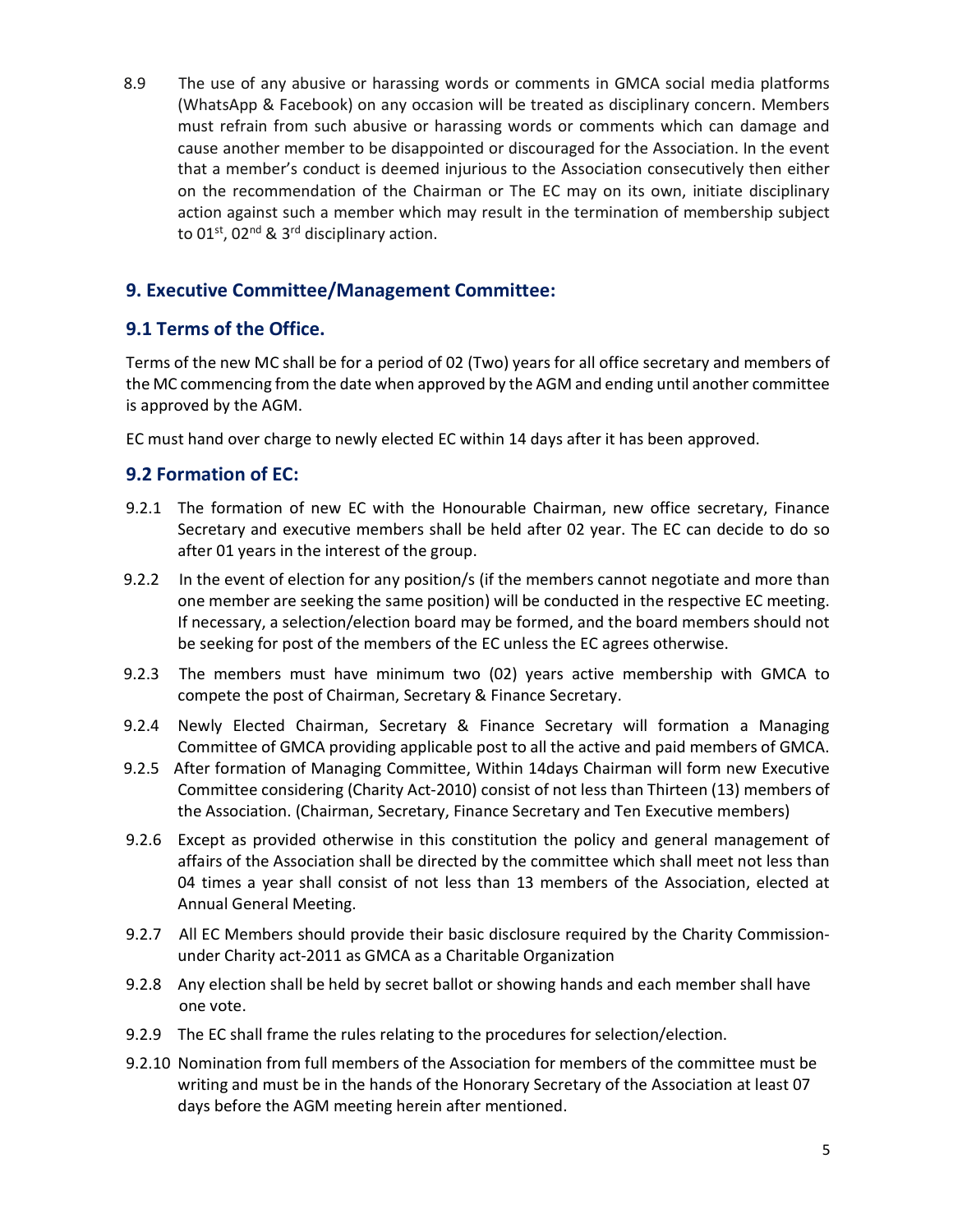- 9.2.11 Should the number of nominations exceed the numbers of vacancies, election shall be by secret ballot of the members of the Association present and voting at an AGM.
- 9.2.12 Should the number of nominations be less than the numbers of vacancies, further oral nominations may the with the approval of the Annual General Meeting be invited from present and voting at the said AGM.
- 9.2.13 The committee elected at an AGM shall have the power to co-opt further members, who shall be individual members [EC members] or [general members] who shall serve until the conclusion of the next following Annual General Meeting provided that the number of co opted members shall not exceed one third to the total membership of the committee.
- 9.2.14 The Chairman, Secretary and Treasurer, who shall be the honorary officers of the Association, shall be full individual members or representatives of the Association and shall be elected annually by the and from the members of the Committee at their first meeting following the annual general meeting. The office of Chairperson shall not be held by any one person for more than 2 (Two) consecutive terms.
- 9.2.15 Any member of the Committee who fails to attend 05(Five) committee meetings without excuse shall lose his/her place on the Committee which may be filled by co-option in accordance with Clause-……above.
- 9.2.16 The trustee (if appointed) shall be notified of and shall be entitled to attend all meeting of the committee but shall not have the power to Vote.

## 10. The composition, power and functions of the Executive Committee;

- 10.1 Powers of the committee Subject to the Act, the Regulation, and this constitution and to any resolution passed by the association in general meeting with 2/3 majority: the committee:
- 10.2 Is to control and manage the affairs of GMCA,
- 10.3 May exercise all such functions as may be exercised by GMCA, other than those functions that are required by this constitution to be exercised by a general meeting of members of the association, and has power to perform all such acts and do all such things as appear to the committee to be necessary or desirable for the proper management of the affairs of the Association.
- 10.4 EC shall consist of minimum 13 members of the association.
- 10.5 EC may appoint sub-committee, advisory group or working parties of its own members to perform any responsibilities or any particular event or to achieve any goals of the Association. All such sub-committees shall make regular reports on their work to the Committee.
- 10.6 EC may nominate through resolution any three members of the association to run the accounts in any bank of UK.
- 10.7 New signatories shall be from the new EC, Ex-signatories shall surrender all financial responsibilities to the new EC except in any exceptional circumstance, Bank must be notified of the new signatories.
- 10.8 EC shall appoint an auditor for the purpose of auditing the accounts of the Association if required by law or otherwise.
- 10.9 To invite, nominate, accept, suspend, cancel, or restore the membership of person(s) according to the provision of the section-8 of the constitution.
- 10.10 To appoint, suspend or dismiss paid staff of the Association if deemed necessary, it shall also determine the terms and conditions of the employment of staff.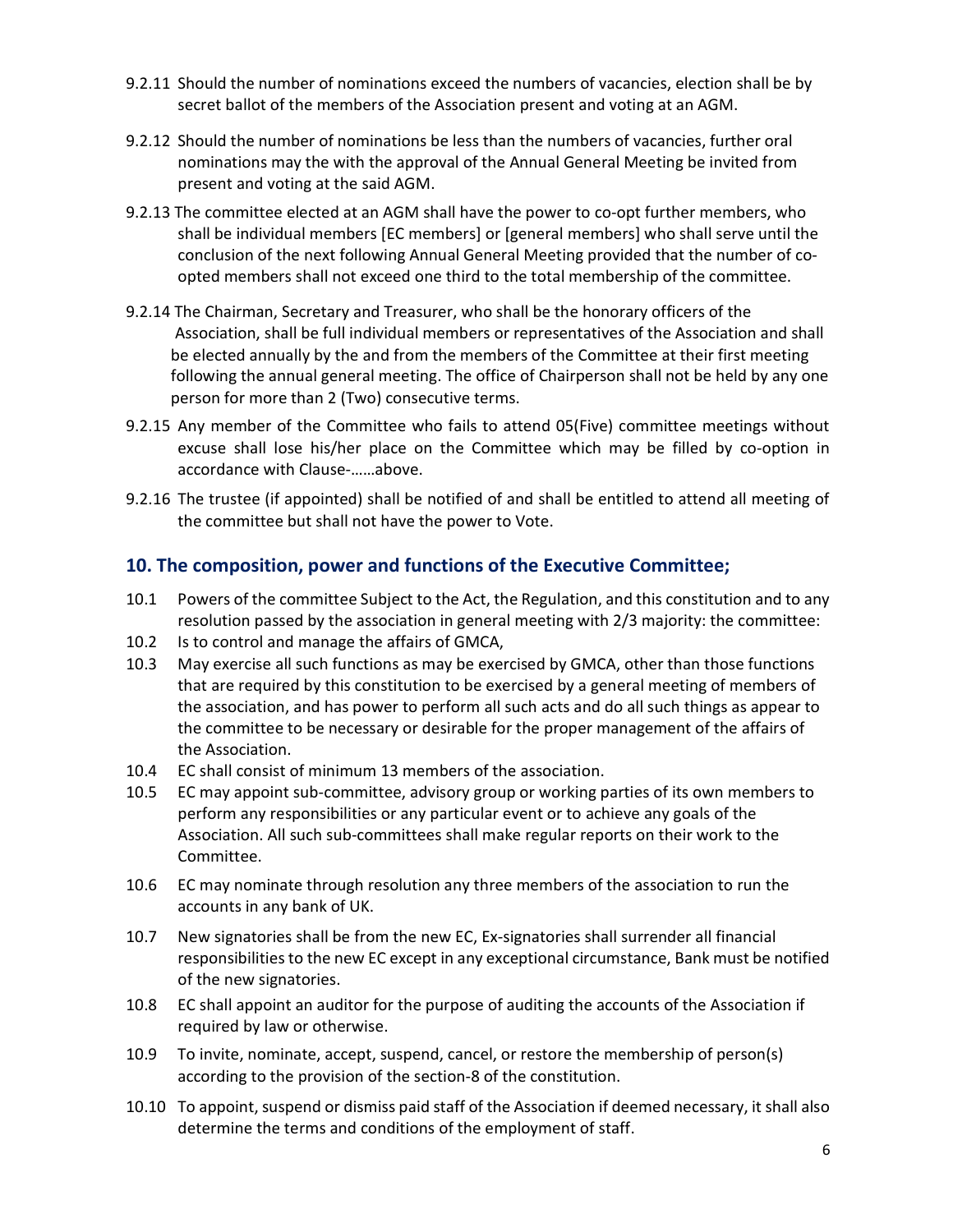- 10.11 To prepare schemes, budgets and progress reports and shall be responsible for the maintenance and case study of the office records and property etc.
- 10.12 It shall prepare annual activity, audited accounts and present them to the AGM for approval.
- 10.13 EC can include or exclude any mention with any position or no position within the EC and Advisory Committees.
- 10.14 Observers in EC meeting can be allowed with the consent of Chairman of meeting.
- 10.15 Any misunderstanding or conflicts between two or more members must be resolved among themselves first before bringing the issues in the meetings.
- 10.16 EC can terminate any member with any position or non-position on the grounds of the Inactivity or any action against the interests and objective of the Association.
- 10.17 EC shall fix date, time, and place for holding AGM as and when due or convenient.
- 10.18 EC, advisory committee and position can be reshaped and reshuffled by the EC committee to run the association smoothly.
- 10.19 All property movable as well as immovable, belongings to the Association shall vest in the EC, which shall administer it only for the aims and objectives of the Association. The EC shall have no power to transfer directly any portion of the money, property or income of the Association to it's member or their relatives by way of dividend, bonus or profit.
- 10.20 The proceeding of the committee shall not be invalidated by any failure to elect or any defect in the election, appointment, co-options, or qualifications on any member.
- 10.21 The EC of the GMCA shall be composed of the following office bearers and members.
	- Chairman x 01
	- Vice Chairman x
	- Advisors x
	- General Secretary x 01
	- Asstt. General Secretary x
	- **Finance Secretary x 01**
	- **Asst. Treasurer/Asstt. Finance Secretary x**
	- **Organizing Secretary x**
	- Press & Public Secretary x
	- Social & Welfare x
	- **Women's Affairs x**
	- Asstt. Women's Affairs x
	- **Sports Secretary x**
	- **Cultural Secretary x**
	- **Education Secretary x**
	- **Membership Secretary x**
	- Creation & Development Secretary x
	- **Youth Secretary x**
	- **International Affairs x**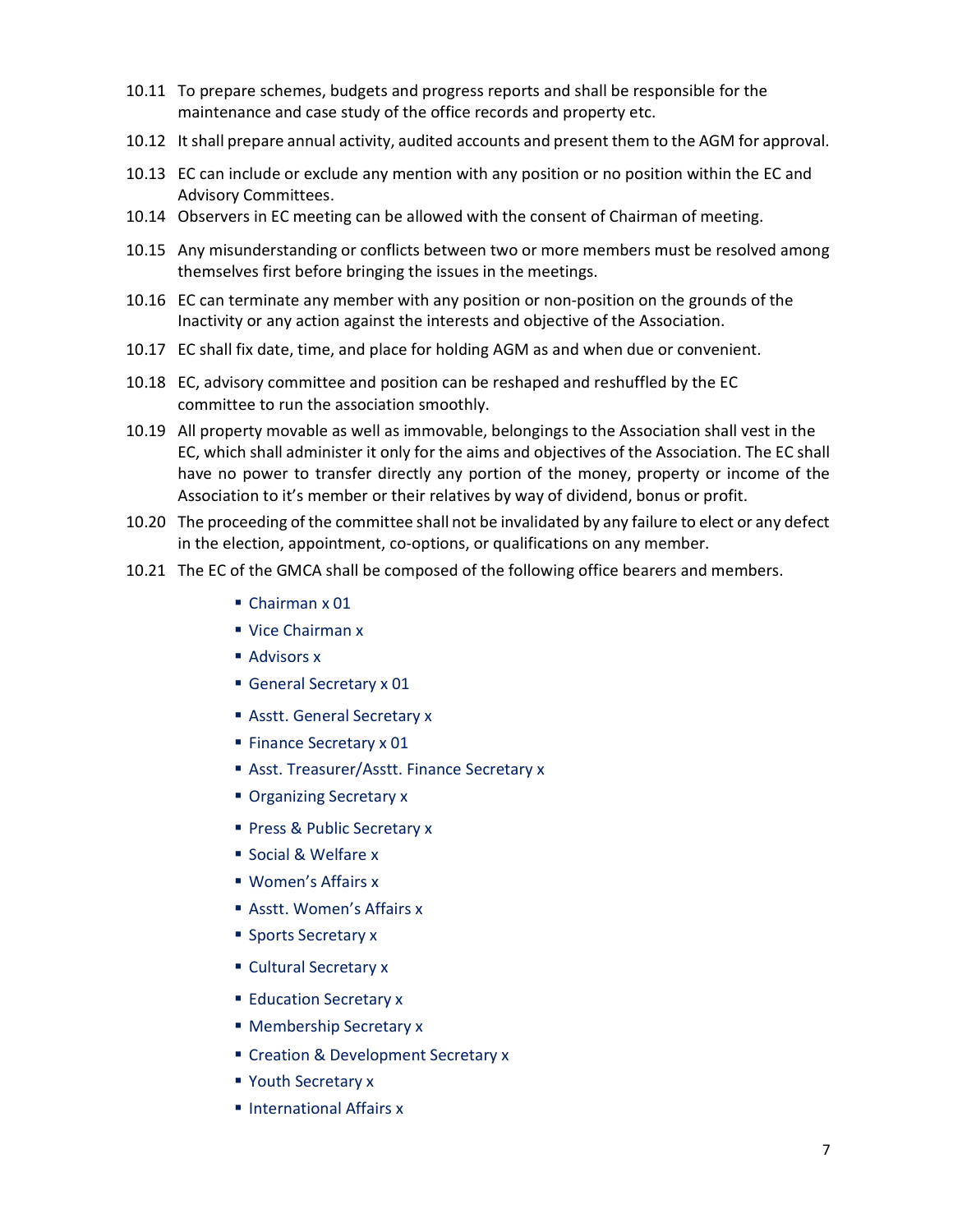- Religious Secretary x
- **EC General Members x**

### 11. Power and duties of the Office Bearers of the Executive Committee:

The main officers/Office Bearers of the Management Committee shall be:

- The Chairman
- The Secretary
- The Finance Secretary

and such other officers the group shall deem necessary at the meeting.

#### 11.1 The Chairman

- 11.1.1 All meetings of the Association or of any of its sub-committees shall be presided over by its Chairman, on in his/her absence, its Vice-Chairman. If neither are present, those present may elect one of their number to take the chair.
- 11.1.2 The Chairman shall be the constitutional head of the Association and shall preside all meetings.
- 11.1.3 He should be duly respected by all members as head of the Association.
- 11.1.4 The Chairman shall ensure that the provisions of the constitutions are duly carried out in all respect.
- 11.1.5 The Chairman shall have the right of casting vote in any meeting in case of tie.
- 11.1.6 The Chairman may consider the opinion or consultation with/of his advisors in case of any emergency or unwanted situation arise and make his decision to take with full responsibility for the benefit of GMCA.
- 11.1.7 The Chairman shall supervise the working of the organisation, guide and help the office bearers in discharge of their duties.
- 11.1.8 Ensure the register of members is up-to-date and make it available for inspection by members.
- 11.1.9 Ensure the AGM and notices for the meeting are delivered in accordance with appropriate legislation and the Executive document.
- 11.1.10 Ensure the voting procedures and resolutions are carried out according to relevant legislation and the governing document.
- 11.1.11 Maintain and update all relevant statutory forms, ensuring these are forwarded to the appropriate authorities when changes are made.
- 11.1.12 Ensure that relevant documents and returns are filed with the relevant authority, including annual returns, accounts, amended governing documents, change of registered offices, change in governing body members.
- 11.1.13 Some organisations combine the role of company secretary with that of administrative duties, such as preparing agendas for governing body meetings and taking minutes of meetings.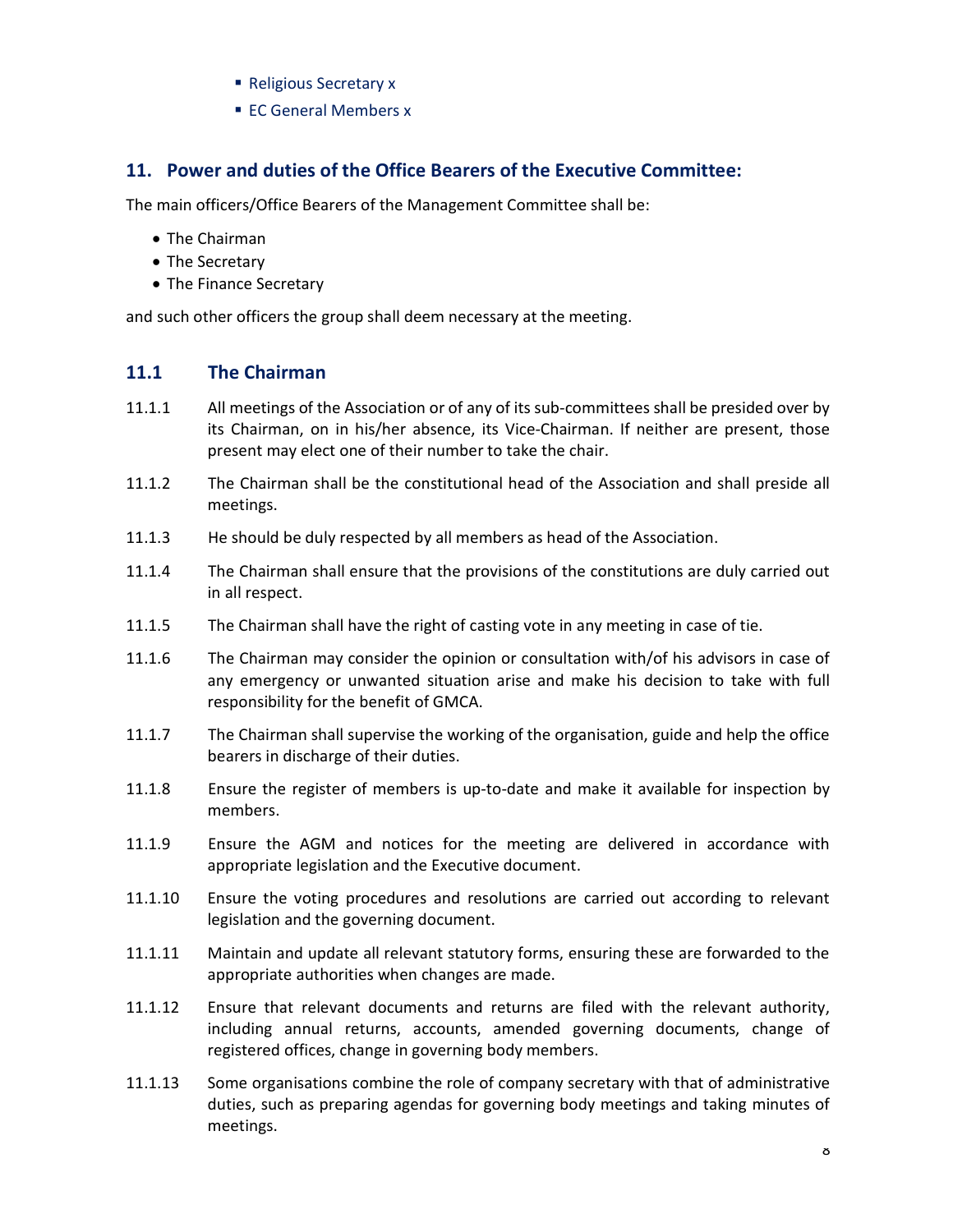### 11.2 The Vice-Chairman

Similar powers as that of President in his absence.

#### 11.3 The General Secretary:

- 11.3.1 The General Secretary shall act in consultation with the Chairman.
- 11.3.2 The General Secretary in consultation with the Chairman shall prepare the agenda, call meeting of the EC in accordance with the provision of the constitution, prepare and put up the minutes of the last meeting for confirmation and maintain proper record of the same.
- 11.3.3 The General Secretary shall be responsible for the execution of the resolution and directive of the Executive Committee.
- 11.3.4 The general Secretary shall prepare annual reports about the work done by the organisation and submit it before the Executive Committee.
- 11.3.5 The General Secretary shall be responsible for submission of the report and return as desired by the Registering Authority. The respective Social Welfare Officer shall also be responsible for the office management and record of the organisation. The General Secretary shall conduct all correspondence on behalf of the Organisation and co-ordinate all activities of the organisation.
- 11.3.6 The General Secretary shall verify all bills, vouchers etc, get approval of the president and forward them to Finance Secretary for scrutiny & payment as per rules.

#### 11.4 Asst General Secretary:

- 11.4.1 The Joint Secretary shall assist the General Secretary and share the responsibility. Furthermore, in the absence of the General Secretary, the Joint Secretary shall exercise all the powers and functions of the General Secretary.
- 11.4.2 The Asst General Secretary will act as per the advice of the General Secretary with specific responsibilities to assist the General and Joint Secretaries.

#### 11.5 Finance Secretary/Treasurer:

- 11.5.1 The Treasurer shall arrange collection of donations, grant, aids, subscriptions and issue proper receipts.
- 11.5.2 The Treasurer shall deposit the amount in the bank account of the Organisation.
- 11.5.3 The Treasurer shall maintain register of members, donors with their names and addresses.
- 11.5.4 Maintain accounts of income and expenditures.
- 11.5.5 Arrange audits of the accounts of the Organisation and it's affiliated welfare programme units
- 11.5.6 Prepare annual budgets, quarterly reports & schemes for fund generation and obtain approval of the Executive Committee. The Treasurer shall perform as per (Section11.3.6)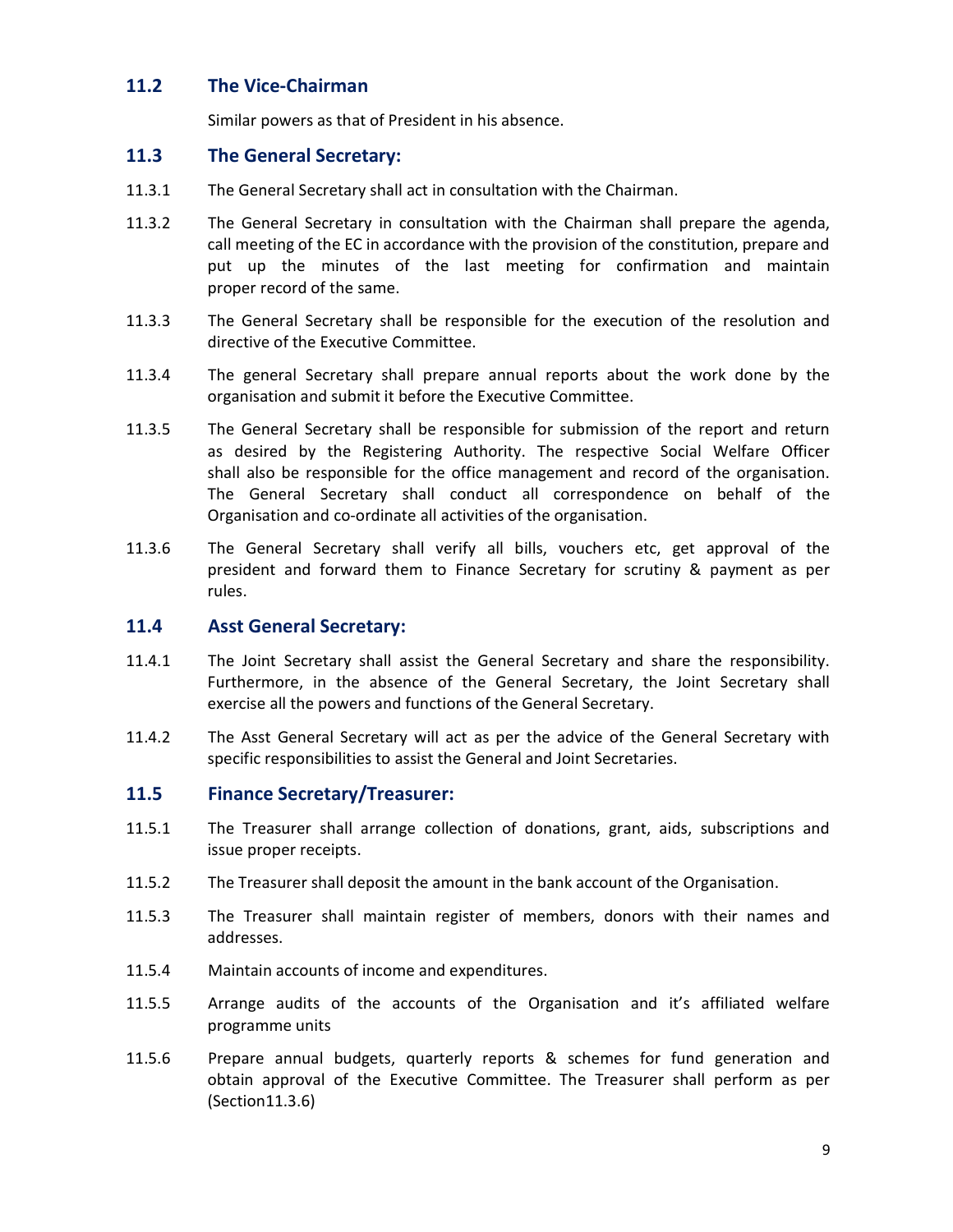## 12. Finance

- 12.1 All monies raised by or on behalf of the Association shall be applied to further the objects of the Association and for no other purpose provided that nothing herein contained shall prevent the payment of legitimate out-of-pocket expense to members of the Association engaged upon the approved business of the Association.
- 12.2 The Treasurer shall keep proper accounts of the finance of the Association.
- 12.3 The financial year of the Association shall run from 01 April to 31 March.
- 12.4. The accounts shall be audited at least once a year by an auditor or auditors who shall be appointed at the Annual General Meeting.
- 12.5. An audited statement of accounts for the last financial year shall be submitted by the Committee to the Annual General Meeting.
- 12.6 A bank account shall be opened in the name of the Association with --------Bank Ltd…. Or with such other bank as the committee shall from time to time decided. The committee shall authorise in writing the Honorary Treasurer and 2 members of the committee to sign cheques on behalf of the Association. All cheques must be signed by not less than 2 of 3 authorised signatories.
- 12.7 A proper record of all transactions shall be kept.

## 13. Trust Property

The association may appoint and may terminate the appointment of not less than 3 people to act as trustees for the purpose of holding any monies or property belonging to the Association. The title to all or any such real and/or personal property which may be required by or for the purpose of the Association shall be vested in the trustees who shall hold such property in trust for the Association. The trustees shall act under the instructions of the committee who shall, subject to the approval and consent of the Association as determined by General Meeting, have power to fill vacancies among the trustees.

## 14. Annual General Meeting

- 14.1 The first annual general meeting of the Association shall be held not later than the 15/Jan/2022 and each year thereafter.
- 14.2 An Annual General Meeting of the Association shall be held at such place and time (not being more than 15 months) after the holding of preceding Annual General Meeting as the Committee shall determine.
- 14.3 Where possible members shall be notified individually, otherwise notice will be deemed served by advertising the meetings in at least 14 days' notice of the AGM.
- 14.4 At such an annual General Meeting the business shall include the following.
- 14.4.1 The election of members to serve on the committee.
- 14.4.2 The appointment of an auditor or auditors
- 14.4.3 The consideration of annual report of the work done by or with the help & support of the committee.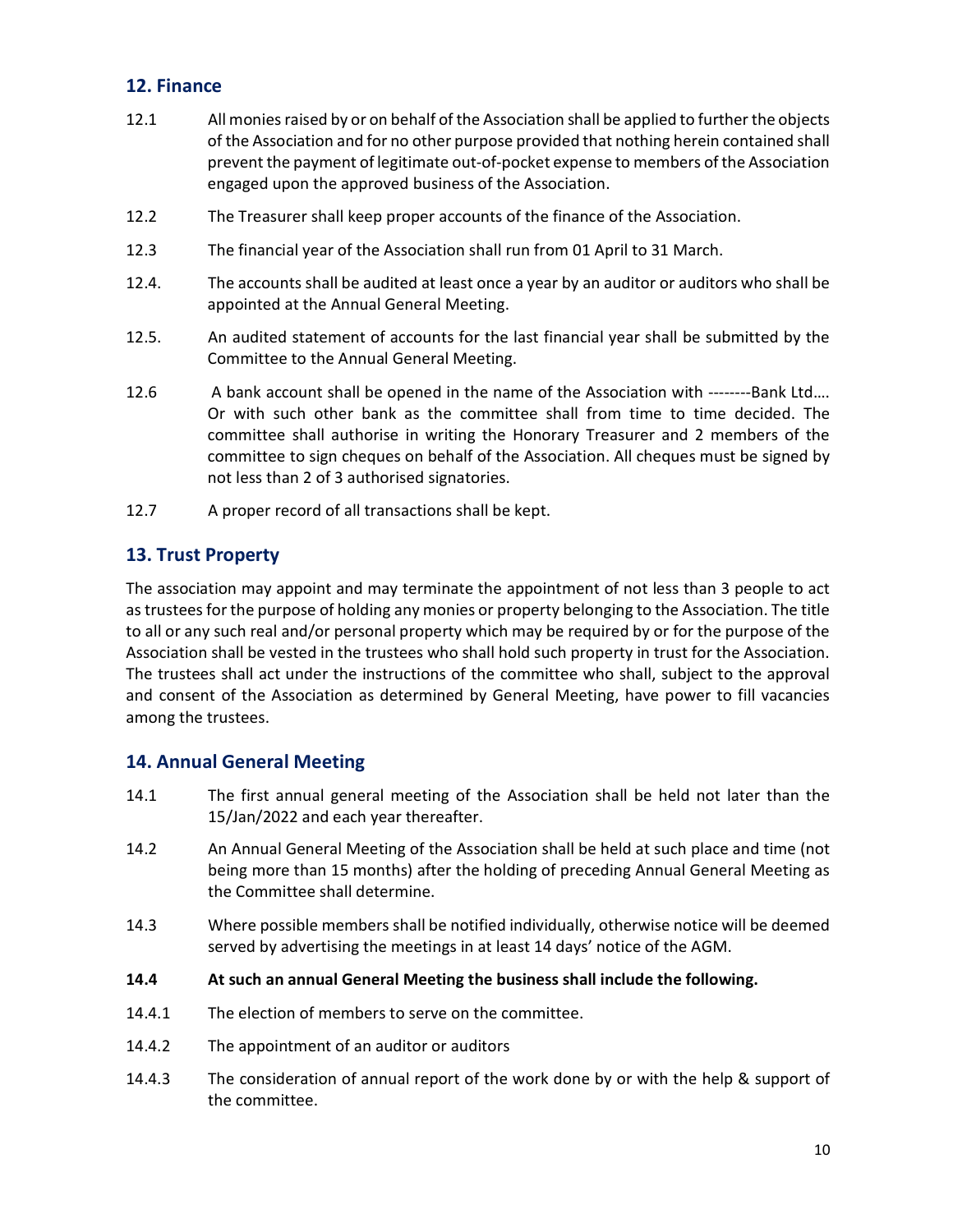- 14.4.4 The consideration of the audited accounts.
- 14.4.5 The transaction of such other matters as may from time to time be considered necessary.

## 15. Special General Meeting

The committee may at any time at its discretion and shall open a requisition signed by not less than 17 members, having the power to vote and giving reasons for the request, call a Special General Meeting of the Association for the purpose of altering the constitution in accordance with clause 12 hereof or of considering any matter which may be referred to them by the committee or any other purpose.

## 16. Vote of No Confidence.

- 16.1 Any member who for some reason show no confidence on an office bearer or a member of the EC shall inform the Chairman of the EC in writing to this effect giving solid proof of the member's attitude, misconduct, misuse of power of power under the constitution or violating the aims and objectives of the organization, by law/rules detrimental to cause of Association.
- 16.2 The Chairman/EC shall give members a chance to clear himself within 15 days of the receipt of no confidence motion and after being satisfied that they are sufficient ground to proceed against the member concerned, the president shall convene a special meeting as laid down under (Section---) and place the matter before EC.
- 16.3 The EC shall with (2/3) majority of the members present in the respective meeting decide either to remove such office bearer/member of the EC or otherwise.

## 17. Rules of Procedure at all meetings

## Voting

Subject to the provisions of clause 12 hereof all questions arising any meeting shall be decided by a simple majority of those present and entitled to vote there at. {In case of an equality of votes the chairman shall have a second or casting vote].

## **Minutes**

Minute books shall be kept by the committee and all sub committees, and the appropriate Secretary shall enter therein a record of all proceeding and resolutions. This task is generally the responsibility of the Secretary.

#### Quorum

The quorum at General meeting of the Association shall be 21 and at meeting of committee shall be 11 or such other numbers as the Committee may from time to time determine.

## Standing orders

The committee shall have power to adopt and issue standing orders and/or Rules for the Association. Such standing orders and/or Rules shall come into operation immediately PROVIDED ALWAYS THAT they shall be subject to review by the Association in General meeting and shall not be inconsistent with this constitution.